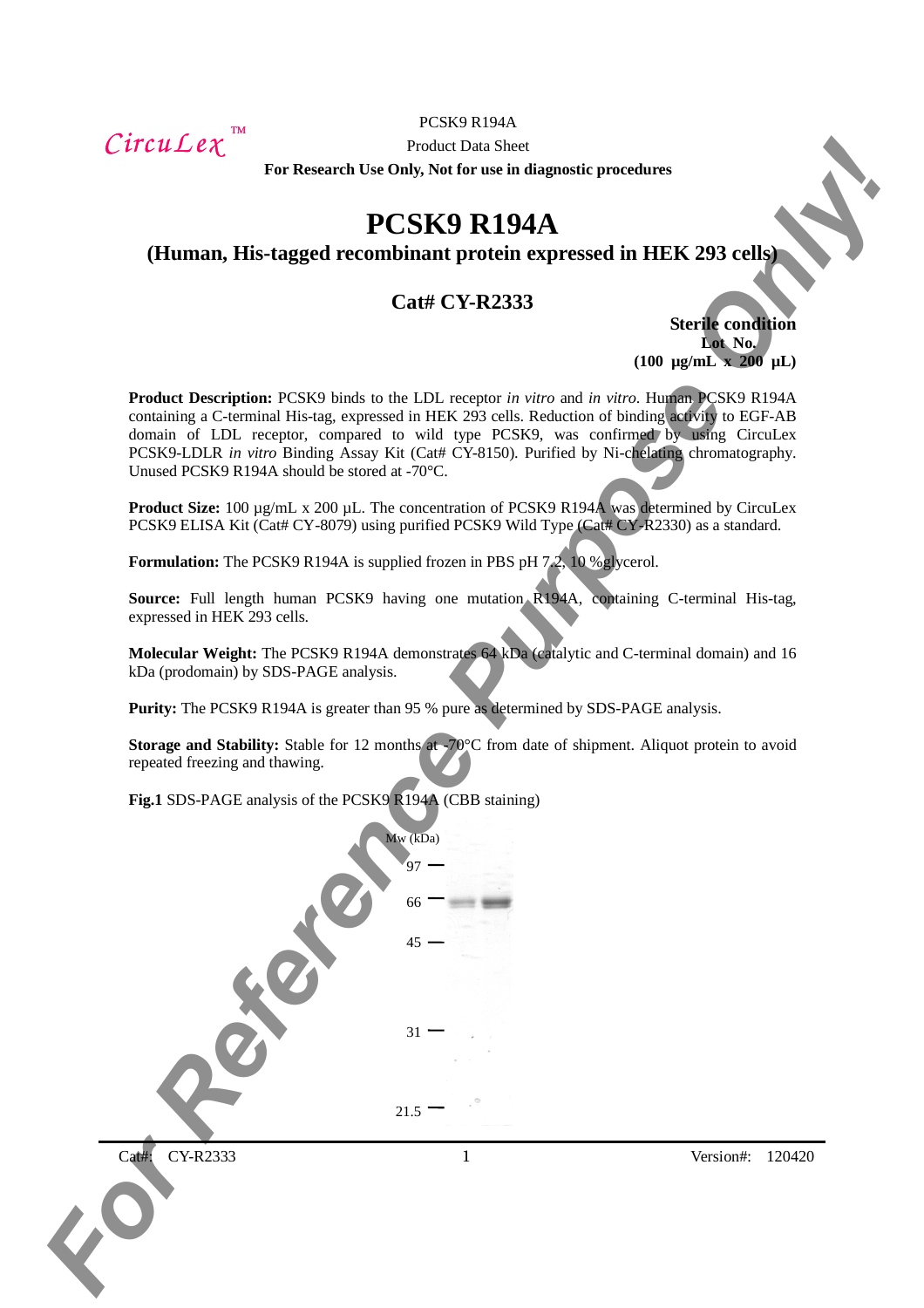$CircuLex$ <sup>TM</sup>

#### PCSK9 R194A

## Product Data Sheet

#### **For Research Use Only, Not for use in diagnostic procedures**

**Fig.2 Binding capability to EGF-AB domain of LDL receptor was confirmed by using CircuLex PCSK9-LDLR** *in vitro* **Binding Assay Kit (Cat# CY-8150).** 



#### **General References:**

- 1. Seidah NG, Benjannet S, Wickham L, Marcinkiewicz J, Jasmin SB, Stifani S, Basak A, Prat A, Chretien M (2003) Proc Natl Acad Sci USA 100:928–933.
- 2. Abifadel M, Varret M, Rabes JP, Allard D, Ouguerram K, Devillers M, Cruaud C, Benjannet S, Wickham L, Erlich D, et al. (2003) Nat Genet 34:154–156.
- 3. Leren TP (2004) Clin Genet 65:419-
- 4. Allard D, Amsellem S, Abifadel M, Trillard M, Devillers M, Luc G, Krempf M, Reznik Y, Girardet JP, Fredenrich A, et al. (2005) Hum Mutat 26:497.
- 5. Cohen JC, Boerwinkle E, Mosley TH, Jr, Hobbs HH (2006) N Engl J Med 354, 1264–1272.
- 6. Berge KE, Ose L, Leren TP (2006) Arterioscler Thromb Vasc Biol 26:1094–1100.
- 7. Maxwell KN, Breslow JL (2004) Proc Natl Acad Sci USA 101:7100–7105.
- 8. Rashid S, Curtis DE, Garuti R, Anderson NN, Bashmakov Y, Ho YK, Hammer RE, Moon YA, Horton JD (2005) Proc Natl Acad Sci USA 102:5374–5379.
- 9. Lagace, T. A., Curtis, D. E., Garuti, R., McNutt, M. C., Park, S. W., Prather, H. B., Anderson, N. N., Ho, Y. K., Hammer, R. E., and Horton, J. D. (2006) J. Clin. Investig. 116, 2995–3005
- 10. Cameron, J., Holla, O. L., Ranheim, T., Kulseth, M. A., Berge, K. E., and Leren, T. P. (2006) Hum. Mol. Genet. 15, 1551–1558